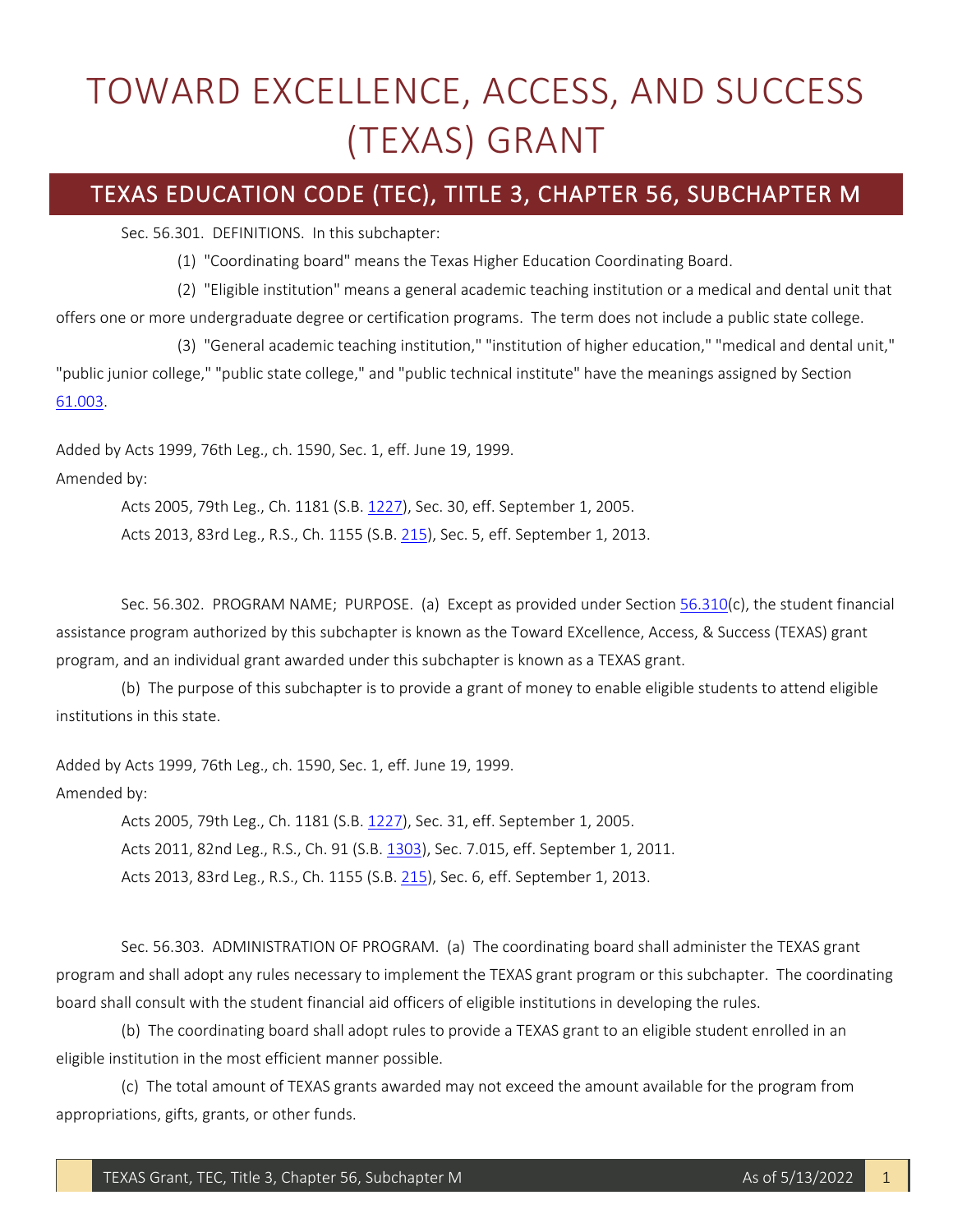(d) From money appropriated by the legislature for the purposes of this subchapter, the coordinating board annually shall determine the allocation of money available for TEXAS grants among general academic teaching institutions and other eligible institutions and shall distribute the money accordingly.

 (d-1) In allocating among eligible institutions money available for initial TEXAS grants for an academic year, the coordinating board shall ensure that each of those institutions' proportional share of the total amount of money for initial grants that is allocated to eligible institutions under this section for that year does not, as a result of the number of institution's proportional share of the total amount of money for initial grants that is allocated to those institutions under students who establish eligibility at the institution for an initial grant under Section [56.3041\(](http://www.statutes.legis.state.tx.us/GetStatute.aspx?Code=ED&Value=56.3041)2)(A), change from the this section for the preceding academic year.

 (e) In determining who should receive a TEXAS grant, the coordinating board and the eligible institutions shall family contribution, as determined according to the methodology used for federal student financial aid, does not exceed 60 percent of the average statewide amount of tuition and required fees described by Section [56.307\(](http://www.statutes.legis.state.tx.us/GetStatute.aspx?Code=ED&Value=56.307)a). In giving priority based on financial need as required by this subsection to students who meet the requirements for the highest priority as provided by Subsection (f), an eligible institution shall determine financial need according to the relative expected family give priority to awarding TEXAS grants to students who demonstrate the greatest financial need and whose expected contribution of those students, beginning with students who have the lowest expected family contribution.

 an initial TEXAS grant, each eligible institution, in addition to giving priority as provided by Subsection (e), shall give available in excess of the amount required to award an initial TEXAS grant to all students meeting those criteria, an eligible institution shall make awards to other students who meet the eligibility criteria described by Sectio[n 56.304\(](http://www.statutes.legis.state.tx.us/GetStatute.aspx?Code=ED&Value=56.304)a)(2)(A), (f) Beginning with TEXAS grants awarded for the 2013-2014 academic year, in determining who should receive highest priority to students who meet the eligibility criteria described by Section [56.3041\(](http://www.statutes.legis.state.tx.us/GetStatute.aspx?Code=ED&Value=56.3041)2)(A). If there is money provided that the institution continues to give priority to students as provided by Subsection (e).

Added by Acts 1999, 76th Leg., ch. 1590, Sec. 1, eff. June 19, 1999. Amended by:

> Acts 2011, 82nd Leg., R.S., Ch. 1197 (S.B. [28\)](http://www.legis.state.tx.us/tlodocs/82R/billtext/html/SB00028F.HTM), Sec. 2, eff. September 1, 2011. Acts 2013, 83rd Leg., R.S., Ch. 1155 (S.B. [215\)](http://www.legis.state.tx.us/tlodocs/83R/billtext/html/SB00215F.HTM), Sec. 7, eff. September 1, 2013.

 Sec. 56.304. INITIAL ELIGIBILITY FOR GRANT. (a) To be eligible initially for a TEXAS grant, a person who graduated from high school before May 1, 2013, must:

(1) be a resident of this state as determined by coordinating board rules;

(2) meet either of the following academic requirements:

 (A) be a graduate of a public or accredited private high school in this state who graduated not earlier than the 1998-1999 school year and who completed the recommended or advanced high school curriculum established under Sectio[n 28.002](http://www.statutes.legis.state.tx.us/GetStatute.aspx?Code=ED&Value=28.002) o[r 28.025](http://www.statutes.legis.state.tx.us/GetStatute.aspx?Code=ED&Value=28.025) or its equivalent; or

 (B) have received an associate degree from a public or private institution of higher education not earlier than May 1, 2001;

(3) meet financial need requirements as defined by the coordinating board;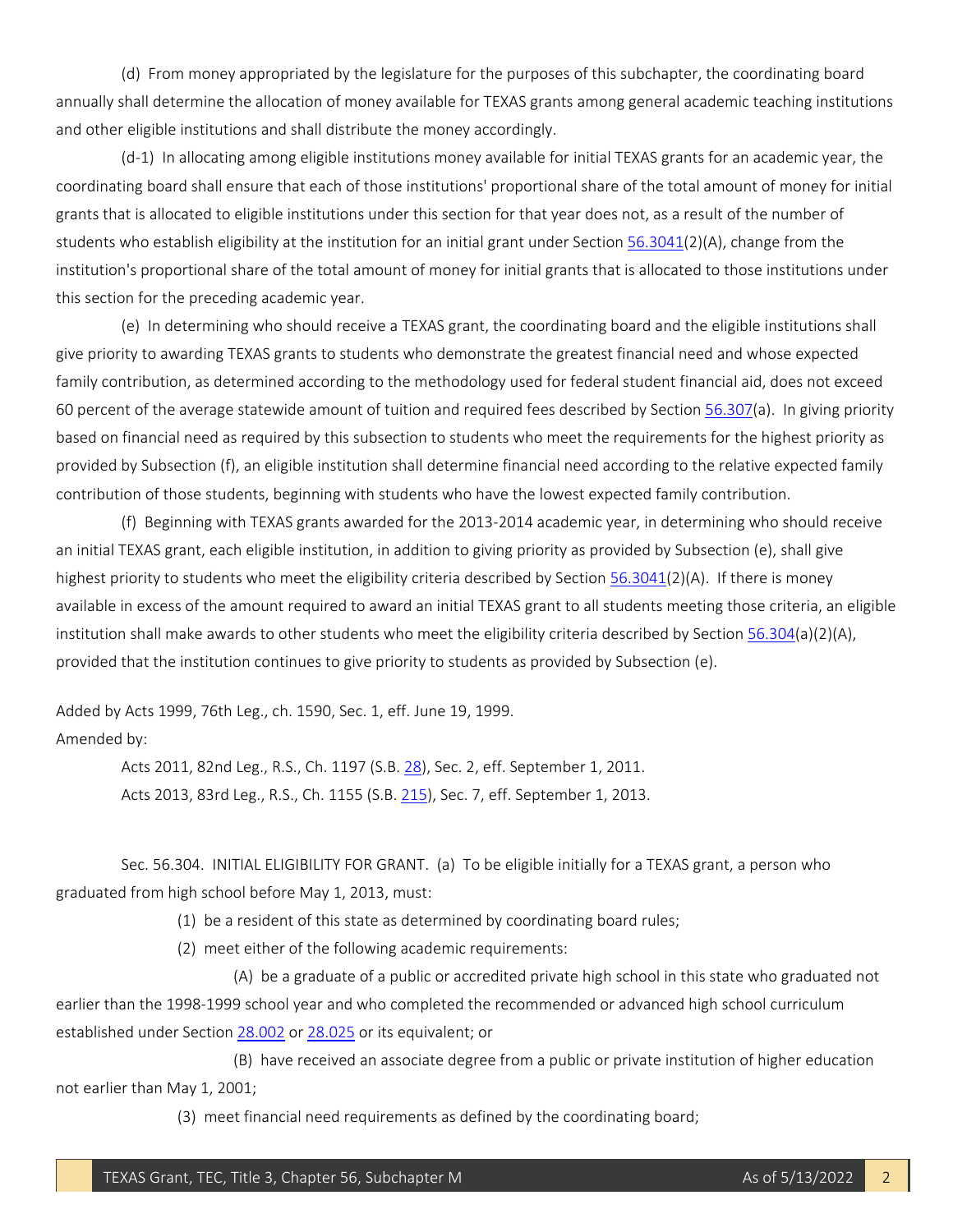(4) be enrolled in a baccalaureate degree program at an eligible institution;

(5) be enrolled as:

(A) an entering undergraduate student for at least three-fourths of a full course load for an entering undergraduate student, as determined by the coordinating board, not later than the 16th month after the date of the person's graduation from high school; or

(B) an entering student for at least three-fourths of a full course load for an undergraduate student as determined by the coordinating board, not later than the 12th month after the month the person receives an associate degree from a public or private institution of higher education;

(6) have applied for any available financial aid or assistance; and

(7) comply with any additional nonacademic requirement adopted by the coordinating board under this subchapter.

 (b) A person is not eligible to receive a TEXAS grant if the person has been convicted of a felony or an offense under Chapte[r 481,](http://www.statutes.legis.state.tx.us/GetStatute.aspx?Code=HS&Value=481) Health and Safety Code (Texas Controlled Substances Act), or under the law of another jurisdiction involving a controlled substance as defined by Chapter [481,](http://www.statutes.legis.state.tx.us/GetStatute.aspx?Code=HS&Value=481) Health and Safety Code, unless the person has met the other applicable eligibility requirements under this subchapter and has:

 facility or completed a period of probation ordered by a court, and at least two years have elapsed from the date of the receipt or completion; or (1) received a certificate of discharge by the Texas Department of Criminal Justice or a correctional

(2) been pardoned, had the record of the offense expunged from the person's record, or otherwise has been released from the resulting ineligibility to receive a grant under this subchapter.

(c) A person is not eligible to receive a TEXAS grant if the person has been granted a baccalaureate degree.

(d) A person may not receive a TEXAS grant for more than 150 semester credit hours or the equivalent.

 (e) If a person is initially awarded a TEXAS grant before the 2005 fall semester, the person's eligibility for a in an eligible institution, unless the person is provided additional time during which the person may receive a TEXAS grant TEXAS grant ends on the sixth anniversary of the initial award of a TEXAS grant to the person and the person's enrollment under Subsection (e-2).

 (e-1) If a person is initially awarded a TEXAS grant during or after the 2005 fall semester, unless the person is provided additional time during which the person may receive a TEXAS grant under Subsection (e-2), the person's eligibility for a TEXAS grant ends on:

 (1) the fifth anniversary of the initial award of a TEXAS grant to the person, if the person is enrolled in a degree program of four years; or

 (2) the sixth anniversary of the initial award of a TEXAS grant to the person, if the person is enrolled in a degree program of more than four years.

 (e-2) The coordinating board shall adopt rules to provide a person who is otherwise eligible to receive a TEXAS grant additional time during which the person may receive a TEXAS grant in the event of a hardship or other good cause shown that prevents the person from continuing the person's enrollment during the period the person would otherwise have been eligible to receive a TEXAS grant, including a showing of a severe illness or other debilitating condition or that the person is or was responsible for the care of a sick, injured, or needy person.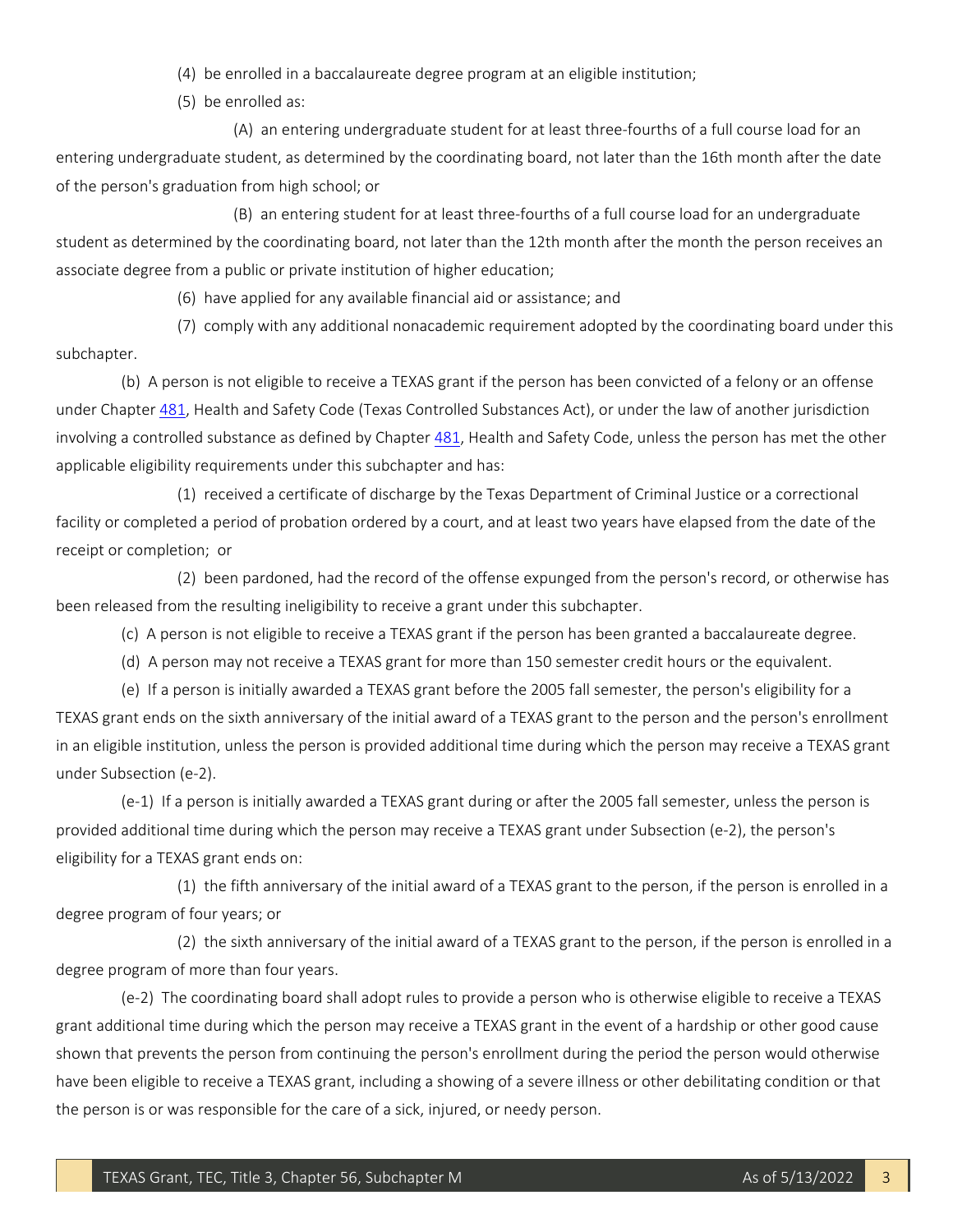(f) The requirement in Subsection (a)(2) that a person must have completed the recommended or advanced high school curriculum does not apply to a person who:

 (1) attended a public high school in a school district if that district certifies to the commissioner of education that the high school did not offer all the necessary courses for a person to complete all parts of the recommended or advanced high school curriculum; and

(2) completed all courses at the high school offered toward the completion of the recommended or advanced high school curriculum.

 (g) Not later than March 1 of each year, the commissioner of education shall provide to the coordinating board a list of all the public high schools that do not offer all the courses necessary to complete all parts of the recommended or advanced high school curriculum as described by Subsection (f)(1).

 grant, in the event of a hardship or for other good cause shown, including a showing of a severe illness or other a sick, injured, or needy person and that the person's provision of care may affect the person's academic performance, to receive a TEXAS grant while enrolled in a number of semester credit hours that is less than the number of semester credit hours required under Subsection (a)(5) or Section [56.3041\(](http://www.statutes.legis.state.tx.us/GetStatute.aspx?Code=ED&Value=56.3041)5), as applicable. The coordinating board may not allow a (h) The coordinating board shall adopt rules to allow a person who is otherwise eligible to receive a TEXAS debilitating condition that may affect the person's academic performance or that the person is responsible for the care of person to receive a TEXAS grant while enrolled in fewer than six semester credit hours.

Added by Acts 1999, 76th Leg., ch. 1590, Sec. 1, eff. June 19, 1999. Amended by Acts 2001, 77th Leg., ch. 1261, Sec. 1, eff. June 15, 2001.

Amended by:

Acts 2005, 79th Leg., Ch. 1181 (S.B. [1227\)](http://www.legis.state.tx.us/tlodocs/79R/billtext/html/SB01227F.HTM), Sec. 33, eff. September 1, 2005. Acts 2005, 79th Leg., Ch. 1230 (H.B. [1172\)](http://www.legis.state.tx.us/tlodocs/79R/billtext/html/HB01172F.HTM), Sec. 6, eff. June 18, 2005. Acts 2011, 82nd Leg., R.S., Ch. 1197 (S.B. [28\)](http://www.legis.state.tx.us/tlodocs/82R/billtext/html/SB00028F.HTM), Sec. 3, eff. September 1, 2011. Acts 2013, 83rd Leg., R.S., Ch. 1155 (S.B. [215\)](http://www.legis.state.tx.us/tlodocs/83R/billtext/html/SB00215F.HTM), Sec. 8, eff. September 1, 2013.

 Sec. 56.3041. INITIAL ELIGIBILITY OF PERSON GRADUATING FROM HIGH SCHOOL ON OR AFTER MAY 1, 2013. (a) To be eligible initially for a TEXAS grant, a person graduating from high school on or after May 1, 2013, and enrolling in an eligible institution must:

(1) be a resident of this state as determined by coordinating board rules;

(2) meet the academic requirements prescribed by Paragraph (A), (B), (C), or (D) as follows:

 (A) be a graduate of a public or accredited private high school in this state who completed the foundation high school program established under Section [28.025](http://www.statutes.legis.state.tx.us/GetStatute.aspx?Code=ED&Value=28.025) or its equivalent and have accomplished any two or more of the following:

 diploma program or earning of the equivalent of at least 12 semester credit hours of college credit in high school through (i) successful completion of the course requirements of the international baccalaureate courses described in Sections  $28.009(a)(1)$ , (2), and (3);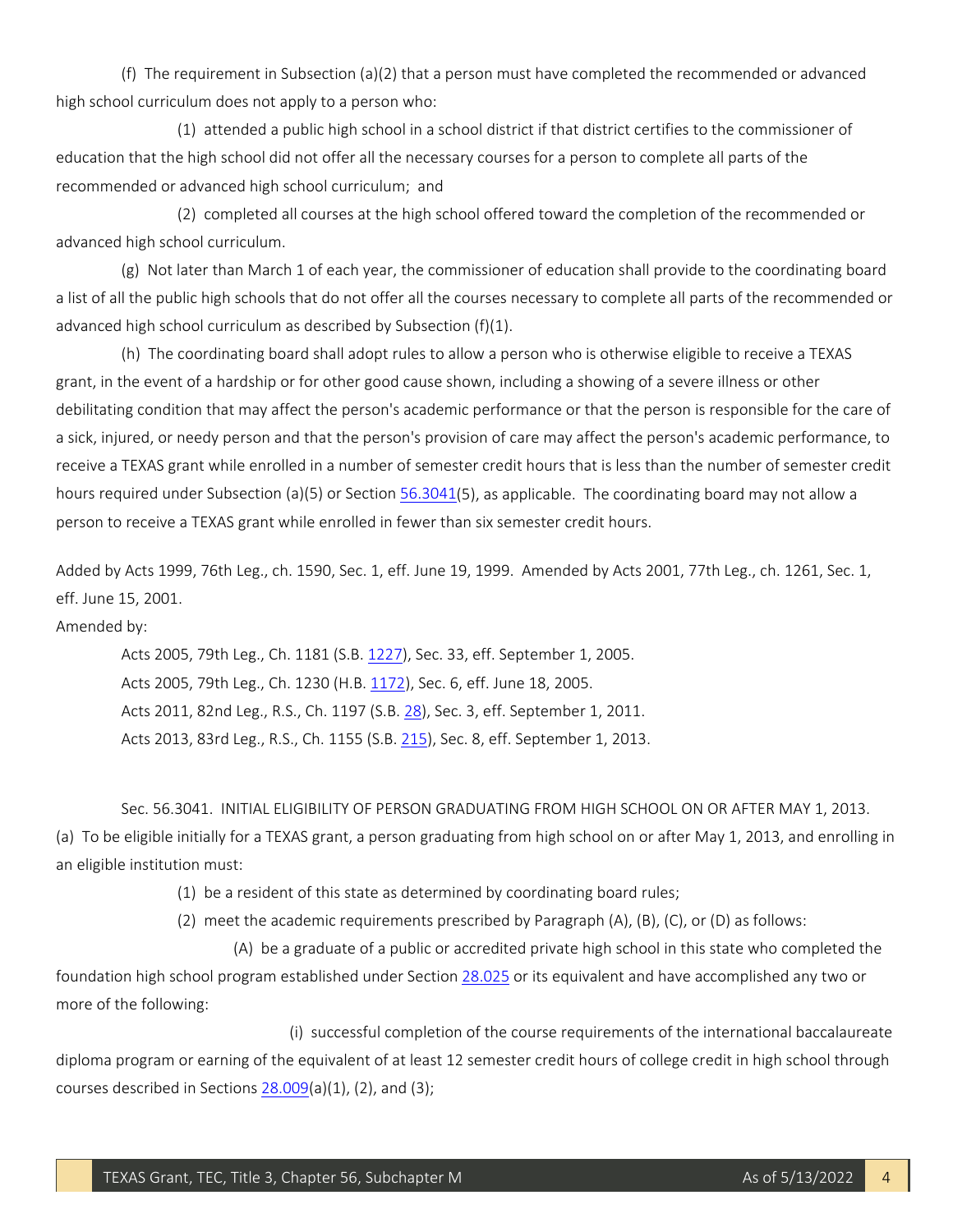(ii) satisfaction of the Texas Success Initiative (TSI) college readiness benchmarks

prescribed by the coordinating board under Sectio[n 51.334 o](http://www.statutes.legis.state.tx.us/GetStatute.aspx?Code=ED&Value=51.334)n any assessment instrument designated by the coordinating board under that section or qualification for an exemption as described by Sectio[n 51.338\(](http://www.statutes.legis.state.tx.us/GetStatute.aspx?Code=ED&Value=51.338)b), (c), or (d);

(iii) graduation in the top one-third of the person's high school graduating class or

 graduation from high school with a grade point average of at least 3.0 on a four-point scale or the equivalent; or (iv) completion for high school credit of at least one advanced mathematics course

 following the successful completion of an Algebra II course or at least one advanced career and technical or technology applications course;

(B) have received an associate degree from a public or private institution of higher education;

(C) be an undergraduate student who has:

(i) previously attended another institution of higher education;

 (ii) received an initial Texas Educational Opportunity Grant under Subchapter P for the 2014 fall semester or a subsequent academic term;

(iii) completed at least 24 semester credit hours at any institution or institutions of

higher education; and

 (iv) earned an overall grade point average of at least 2.5 on a four-point scale or the equivalent on all course work previously attempted; or

(D) if sufficient money is available, meet the eligibility criteria described by Section

[56.304\(](http://www.statutes.legis.state.tx.us/GetStatute.aspx?Code=ED&Value=56.304)a)(2)(A);

(3) meet financial need requirements established by the coordinating board;

(4) be enrolled in an undergraduate degree or certificate program at an eligible institution;

(5) except as provided under rules adopted under Section [56.304\(](http://www.statutes.legis.state.tx.us/GetStatute.aspx?Code=ED&Value=56.304)h), be enrolled as:

(A) an entering undergraduate student for at least three-fourths of a full course load, as

determined by the coordinating board, not later than the 16th month after the calendar month in which the person graduated from high school;

 (B) an entering undergraduate student who entered military service not later than the first anniversary of the date the person graduated from high school and who enrolled for at least three-fourths of a full course load, as determined by the coordinating board, at the eligible institution not later than 12 months after being honorably discharged from military service;

 (C) a continuing undergraduate student for at least three-fourths of a full course load, as determined by the coordinating board, not later than the 12th month after the calendar month in which the person received an associate degree from a public or private institution of higher education; or

(D) an undergraduate student described by Subdivision (2)(C) who has never previously received a TEXAS grant;

(6) have applied for any available financial aid or assistance; and

 (7) comply with any additional nonacademic requirements adopted by the coordinating board under this subchapter.

(b) Expired.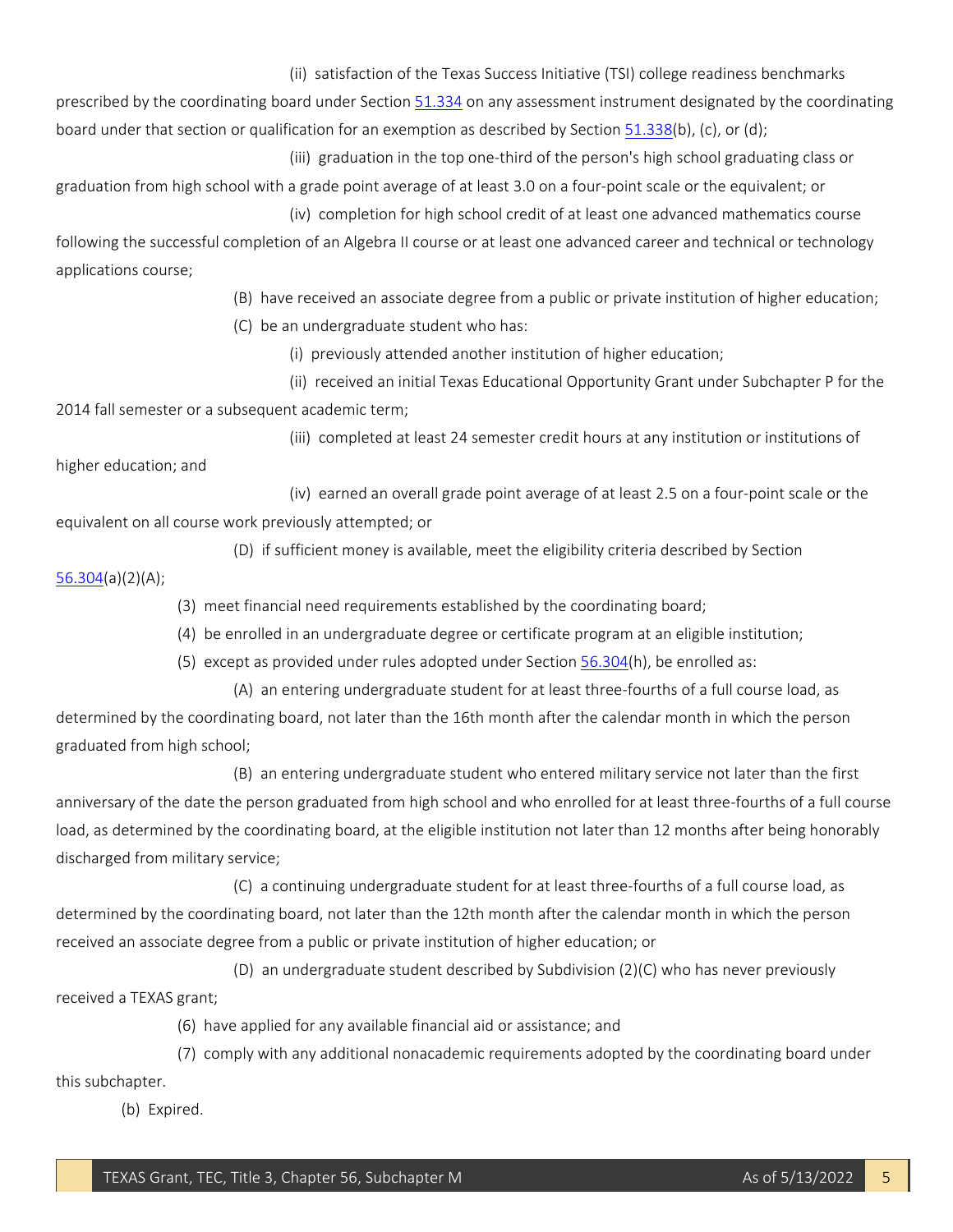Added by Acts 2003, 78th Leg., ch. 919, Sec. 1, eff. June 20, 2003. Amended by:

> Acts 2011, 82nd Leg., R.S., Ch. 1197 (S.B. [28\)](http://www.legis.state.tx.us/tlodocs/82R/billtext/html/SB00028F.HTM), Sec. 4, eff. September 1, 2011. Acts 2013, 83rd Leg., R.S., Ch. 211 (H.B. [5\)](http://www.legis.state.tx.us/tlodocs/83R/billtext/html/HB00005F.HTM), Sec. 68(a), eff. June 10, 2013. Acts 2013, 83rd Leg., R.S., Ch. 1155 (S.B. [215\)](http://www.legis.state.tx.us/tlodocs/83R/billtext/html/SB00215F.HTM), Sec. 9, eff. September 1, 2013. Acts 2017, 85th Leg., R.S., Ch. 842 (H.B. [2223\)](http://www.legis.state.tx.us/tlodocs/85R/billtext/html/HB02223F.HTM), Sec. 2.08, eff. June 15, 2017.

 time an eligible institution awards TEXAS grants to initial recipients for an academic year an applicant has not completed transcript indicates that at the time the transcript was prepared the student was on schedule to graduate from high school and to meet the eligibility requirements, as applicable to the student, in time to be eligible for a TEXAS grant for Sec. 56.3042. INITIAL QUALIFICATION OF PERSON ON TRACK TO MEET ELIGIBILITY REQUIREMENTS. (a) If at the high school or the applicant's final high school transcript is not yet available to the institution, the student is considered to have satisfied the eligibility requirements of Section [56.304\(](http://www.statutes.legis.state.tx.us/GetStatute.aspx?Code=ED&Value=56.304)a)(2)(A) o[r 56.3041\(](http://www.statutes.legis.state.tx.us/GetStatute.aspx?Code=ED&Value=56.3041)2)(A) if the student's available high school the academic year.

 applicant who is an associate degree candidate has not completed that degree or the applicant's final college transcript is grant for the academic year. (a-1) If at the time an eligible institution awards TEXAS grants to initial recipients for an academic year an not yet available to the institution, the student is considered to have satisfied the associate degree requirement of Section [56.304\(](http://www.statutes.legis.state.tx.us/GetStatute.aspx?Code=ED&Value=56.304)a)(2)(B) or [56.3041\(](http://www.statutes.legis.state.tx.us/GetStatute.aspx?Code=ED&Value=56.3041)2)(B) if the student's available college transcript indicates that at the time the transcript was prepared the student was on schedule to complete the associate degree in time to be eligible for a TEXAS

 (b) The coordinating board or the eligible institution may require the student to forgo or repay the amount of eligibility requirements described by Subsection (a) or (a-1), as applicable to the student, after the issuance of the an initial TEXAS grant awarded to the student as described by Subsection (a) or (a-1) if the student fails to meet the available high school or college transcript.

 (c) A person who is required to forgo or repay the amount of an initial TEXAS grant under Subsection (b) may subsequently become eligible to receive an initial TEXAS grant under Sectio[n 56.304](http://www.statutes.legis.state.tx.us/GetStatute.aspx?Code=ED&Value=56.304) o[r 56.3041](http://www.statutes.legis.state.tx.us/GetStatute.aspx?Code=ED&Value=56.3041) by satisfying the associate degree requirement prescribed by Section  $56.304(a)(2)(B)$  or  $56.3041(2)(B)$  and the other requirements of those sections applicable to the person at the time the person reapplies for the grant.

 (d) A person who receives an initial TEXAS grant under Subsection (a) or (a-1) but does not satisfy the applicable eligibility requirement that the person was considered to have satisfied under the applicable subsection and who is not required to forgo or repay the amount of the grant under Subsection (b) may become eligible to receive a subsequent [56.304\(](http://www.statutes.legis.state.tx.us/GetStatute.aspx?Code=ED&Value=56.304)a)(2)(B) or [56.3041\(](http://www.statutes.legis.state.tx.us/GetStatute.aspx?Code=ED&Value=56.3041)2)(B), as applicable to the person, in addition to the requirements of Section [56.305](http://www.statutes.legis.state.tx.us/GetStatute.aspx?Code=ED&Value=56.305) at the time the person applies for the subsequent grant. TEXAS grant under Sectio[n 56.305 o](http://www.statutes.legis.state.tx.us/GetStatute.aspx?Code=ED&Value=56.305)nly by satisfying the associate degree requirement prescribed by Section

Added by Acts 2011, 82nd Leg., R.S., Ch. 1197 (S.B. [28\)](http://www.legis.state.tx.us/tlodocs/82R/billtext/html/SB00028F.HTM), Sec. 4, eff. September 1, 2011. Amended by: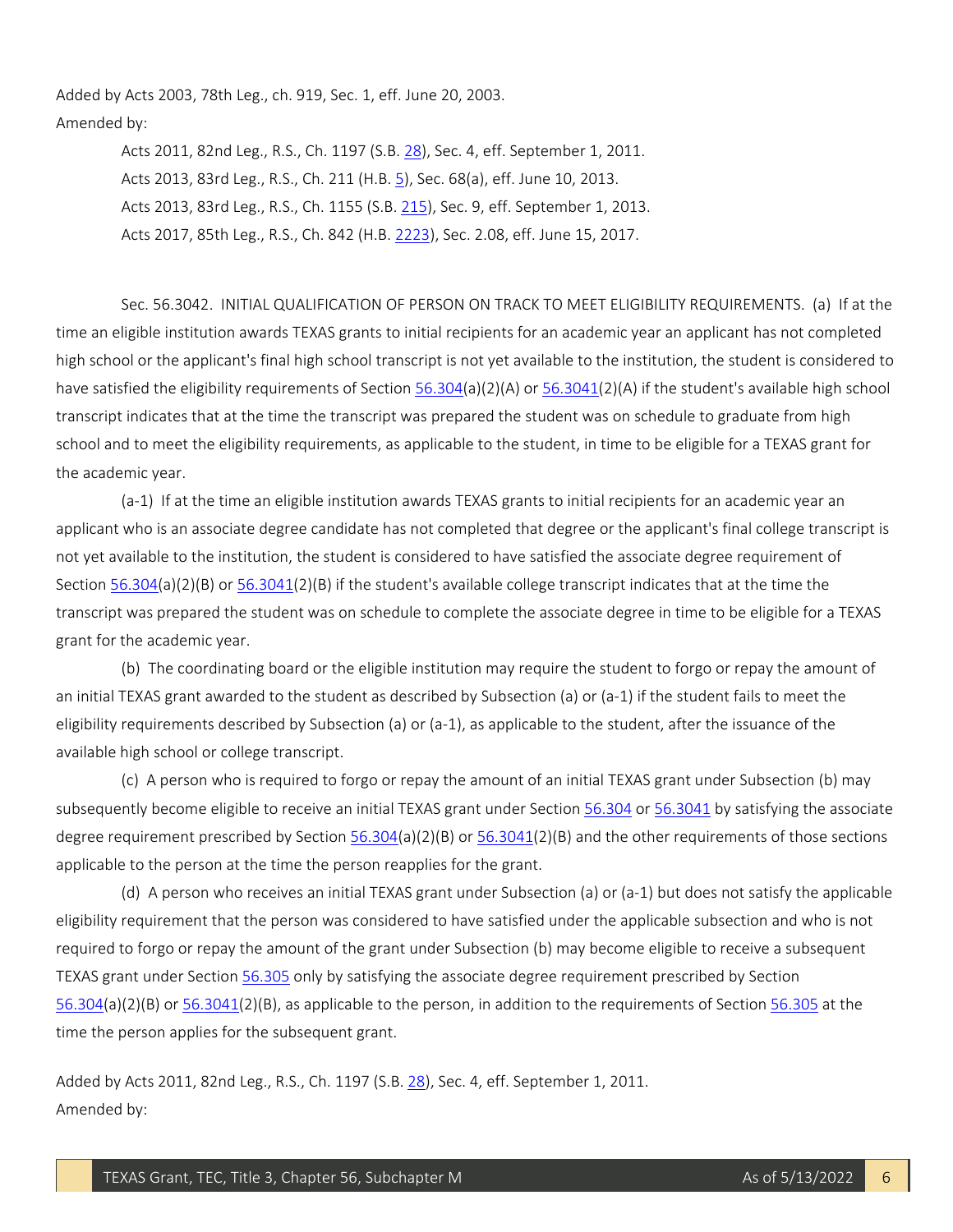Acts 2013, 83rd Leg., R.S., Ch. 1155 (S.B. [215\)](http://www.legis.state.tx.us/tlodocs/83R/billtext/html/SB00215F.HTM), Sec. 10, eff. September 1, 2013.

Sec. 56.3045. TOLLING OF ELIGIBILITY FOR INITIAL AWARD. (a) This section applies only to a person who:

 (1) was eligible to receive an initial TEXAS grant in an academic year for which sufficient money was not percent of the persons eligible for initial TEXAS grants in that year, as determined by the coordinating board; available through legislative appropriations to allow the coordinating board to award initial TEXAS grants to at least 10

(2) has not previously been awarded a TEXAS grant; and

(3) has not received a baccalaureate degree.

(b) Provided that the person meets the requirements described by Section [56.305\(](http://www.statutes.legis.state.tx.us/GetStatute.aspx?Code=ED&Value=56.305)a), a person to whom this section applies is eligible to receive an initial TEXAS grant in any academic year in which funding is sufficient to award initial TEXAS grants to eligible applicants for that year. The person's eligibility for an initial TEXAS grant under this section is not affected by:

(1) the period for which the person has been enrolled at an eligible institution; or

 (2) any statutory changes to the eligibility requirements for initial TEXAS grants that are enacted after the person first established eligibility for an initial TEXAS grant as described by Subsection (a)(1).

 (c) A person who is eligible for an initial TEXAS grant under this section is entitled to the highest priority as described by Section [56.303\(](http://www.statutes.legis.state.tx.us/GetStatute.aspx?Code=ED&Value=56.303)f) if the person was entitled to that priority when the person first established eligibility for an initial TEXAS grant as described by Subsection (a)(1).

(d) A person who receives an initial TEXAS grant under this section:

- (1) may receive subsequent TEXAS grants as provided by Section [56.305;](http://www.statutes.legis.state.tx.us/GetStatute.aspx?Code=ED&Value=56.305) and
- (2) is not entitled to TEXAS grants for any previously completed academic year.

Added by Acts 2011, 82nd Leg., R.S., Ch. 1197 (S.B. [28\)](http://www.legis.state.tx.us/tlodocs/82R/billtext/html/SB00028F.HTM), Sec. 5, eff. September 1, 2011.

 qualifying for a TEXAS grant, a person may continue to receive a TEXAS grant during each semester or term in which the person is enrolled at an eligible institution only if the person: Sec. 56.305. CONTINUING ELIGIBILITY AND ACADEMIC PERFORMANCE REQUIREMENTS. (a) After initially

(1) meets financial need requirements as defined by the coordinating board;

(2) is enrolled in a baccalaureate degree program at an eligible institution;

 (3) is enrolled for at least three-fourths of a full course load for an undergraduate student, as determined by the coordinating board;

(4) makes satisfactory academic progress toward a baccalaureate degree; and

(5) complies with any additional nonacademic requirement adopted by the coordinating board.

 (b) A person is not eligible to continue to receive a TEXAS grant under this section if the person has been convicted of a felony or an offense under Chapter [481,](http://www.statutes.legis.state.tx.us/GetStatute.aspx?Code=HS&Value=481) Health and Safety Code (Texas Controlled Substances Act), or under the law of another jurisdiction involving a controlled substance as defined by Chapter [481,](http://www.statutes.legis.state.tx.us/GetStatute.aspx?Code=HS&Value=481) Health and Safety Code, unless the person has met the other applicable eligibility requirements under this subchapter and has: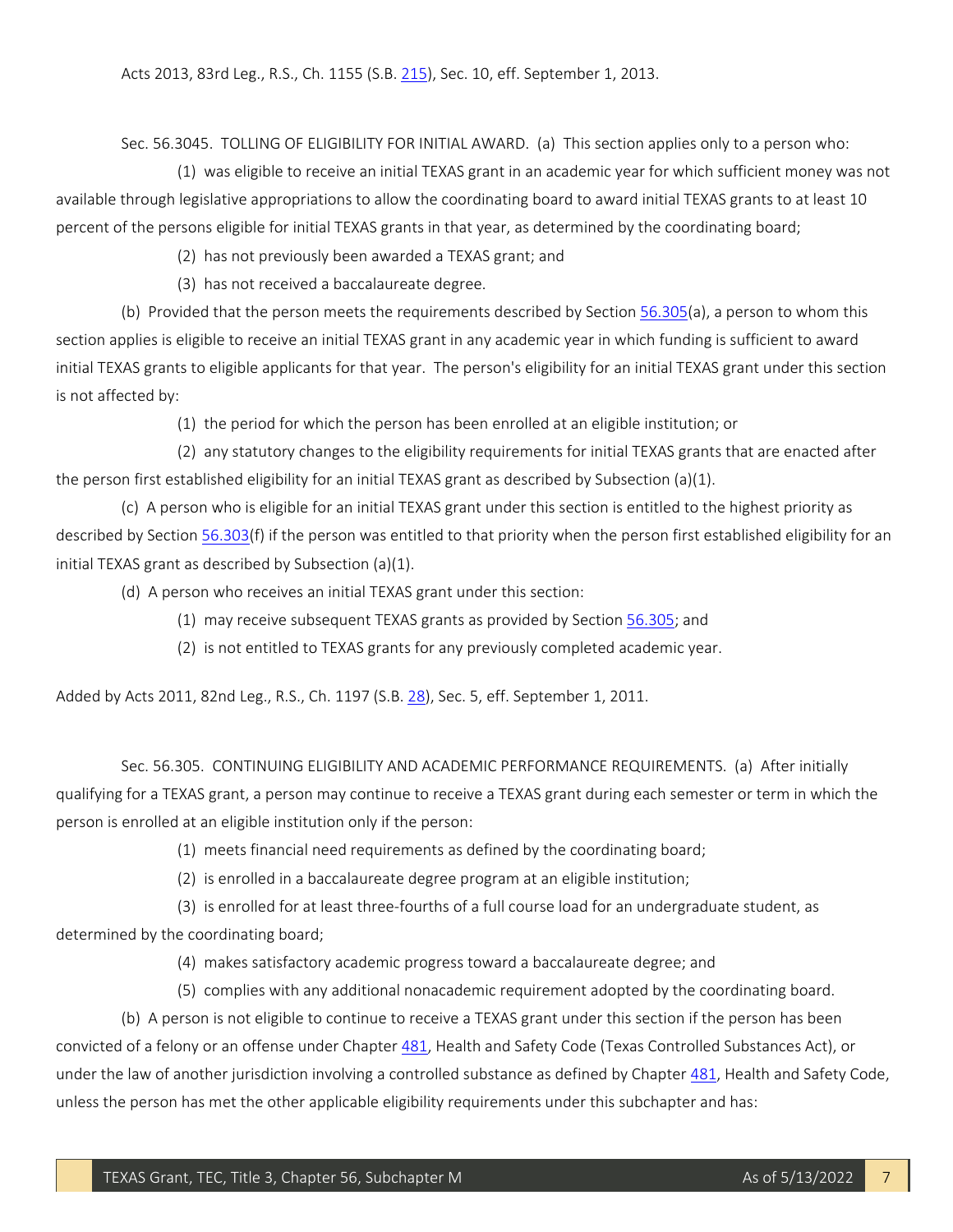facility or completed a period of probation ordered by a court, and at least two years have elapsed from the date of the receipt or completion; or (1) received a certificate of discharge by the Texas Department of Criminal Justice or a correctional

(2) been pardoned, had the record of the offense expunged from the person's record, or otherwise has been released from the resulting ineligibility to receive a grant under this subchapter.

 (c) If a person fails to meet any of the requirements of Subsection (a) after the completion of any semester or may become eligible to receive a TEXAS grant in a subsequent semester or term if the person: term, the person may not receive a TEXAS grant during the next semester or term in which the person enrolls. A person

(1) completes a semester or term during which the student is not eligible for a scholarship; and

(2) meets all the requirements of Subsection (a).

 (d) A person who qualifies for and subsequently receives a TEXAS grant, who receives an undergraduate certificate or degree, enrolls in a program leading to a higher-level undergraduate degree continues to be eligible for a TEXAS grant to the extent other eligibility requirements are met. certificate or associate degree, and who, not later than the 12th month after the month the person receives the

Text of subsection as amended by Acts 2005, 79th Leg., R.S., Ch. 1230 (H.B[. 1172\)](http://www.legis.state.tx.us/tlodocs/79R/billtext/html/HB01172F.HTM), Sec. 7

 (e) For the purpose of this section, a person who is initially awarded a TEXAS grant before the 2005 fall semester makes satisfactory academic progress toward an undergraduate degree or certificate only if:

(1) in the person's first academic year the person meets the satisfactory academic progress requirements of the institution at which the person is enrolled; and

(2) in a subsequent academic year, the person:

(A) completes at least 75 percent of the semester credit hours attempted in the student's most recent academic year; and

 (B) earns an overall grade point average of at least 2.5 on a four-point scale or the equivalent on coursework previously attempted at institutions of higher education.

Text of subsection as amended by Acts 2005, 79th Leg., R.S., Ch. 1181 (S.B. [1227\)](http://www.legis.state.tx.us/tlodocs/79R/billtext/html/SB01227F.HTM), Sec. 34

(e) For the purpose of this section, a person makes satisfactory academic progress toward an undergraduate degree or certificate only if:

(1) in the person's first academic year the person meets the satisfactory academic progress requirements of the institution at which the person is enrolled; and

(2) in a subsequent academic year, the person:

(A) completes at least 75 percent of the semester credit hours attempted in the student's most recent academic year; and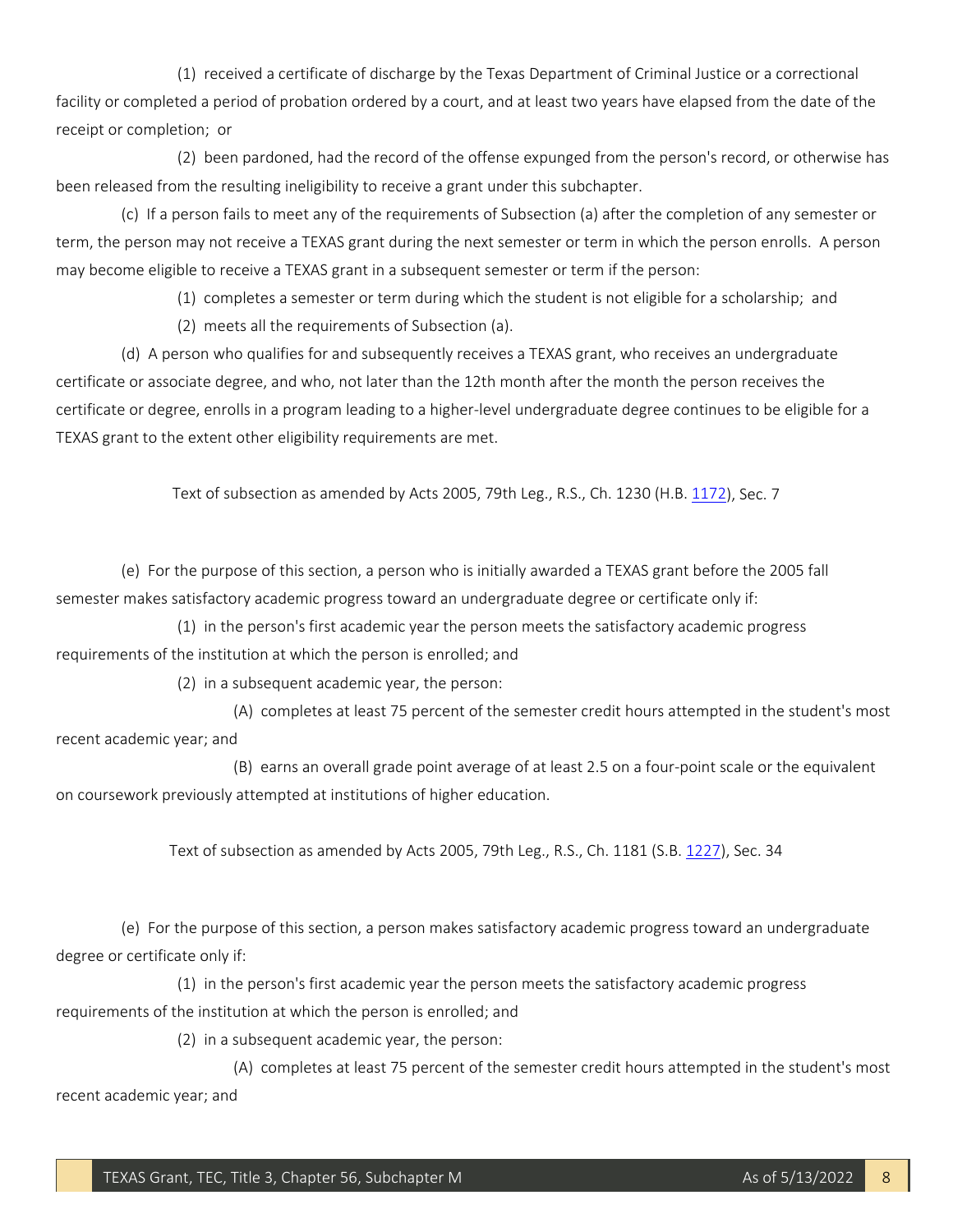(B) earns an overall grade point average of at least 2.5 on a four-point scale or the equivalent on coursework previously attempted at public or private institutions of higher education.

 (e-1) For purposes of this section, a person who is initially awarded a TEXAS grant during or after the 2005 fall semester makes satisfactory academic progress toward an undergraduate degree or certificate only if:

(1) in the person's first academic year the person meets the satisfactory academic progress requirements of the institution at which the person is enrolled; and

(2) in a subsequent academic year, the person:

(A) completed at least 24 semester credit hours in the student's most recent academic year;

and

 (B) has earned an overall grade point average of at least 2.5 on a four-point scale or the equivalent on coursework previously attempted at institutions of higher education.

 (f) A person who is eligible to receive a TEXAS grant continues to remain eligible to receive the TEXAS grant if the person enrolls in or transfers to another eligible institution.

 (g) The coordinating board shall adopt rules to allow a person who is otherwise eligible to receive a TEXAS grant, condition that may affect the person's academic performance or that the person is responsible for the care of a sick, injured, or needy person and that the person's provision of care may affect the person's academic performance, to in the event of a hardship or for other good cause shown, including a showing of a severe illness or other debilitating receive a TEXAS grant:

(1) while enrolled in a number of semester credit hours that is less than the number of semester credit hours required under Subsection (a)(3); or

 (2) if the student's grade point average or the student's completion rate or number of semester credit hours completed, as applicable, falls below the satisfactory academic progress requirements of Subsection (e) or (e-1).

Added by Acts 1999, 76th Leg., ch. 1590, Sec. 1, eff. June 19, 1999. Amended by Acts 2003, 78th Leg., ch. 919, Sec. 2, eff. June 20, 2003.

Amended by:

Acts 2005, 79th Leg., Ch. 1181 (S.B. [1227\)](http://www.legis.state.tx.us/tlodocs/79R/billtext/html/SB01227F.HTM), Sec. 34, eff. September 1, 2005. Acts 2005, 79th Leg., Ch. 1230 (H.B. [1172\)](http://www.legis.state.tx.us/tlodocs/79R/billtext/html/HB01172F.HTM), Sec. 7, eff. June 18, 2005. Acts 2013, 83rd Leg., R.S., Ch. 1155 (S.B. [215\)](http://www.legis.state.tx.us/tlodocs/83R/billtext/html/SB00215F.HTM), Sec. 11, eff. September 1, 2013.

 Sec. 56.306. GRANT USE. A person receiving a TEXAS grant may use the money to pay any usual and customary cost of attendance at an eligible institution incurred by the student. The institution may disburse all or part of the proceeds of a TEXAS grant directly to an eligible person only if the tuition and required fees incurred by the person at the institution have been paid.

Added by Acts 1999, 76th Leg., ch. 1590, Sec. 1, eff. June 19, 1999. Amended by:

Acts 2013, 83rd Leg., R.S., Ch. 1155 (S.B. [215\)](http://www.legis.state.tx.us/tlodocs/83R/billtext/html/SB00215F.HTM), Sec. 12, eff. September 1, 2013.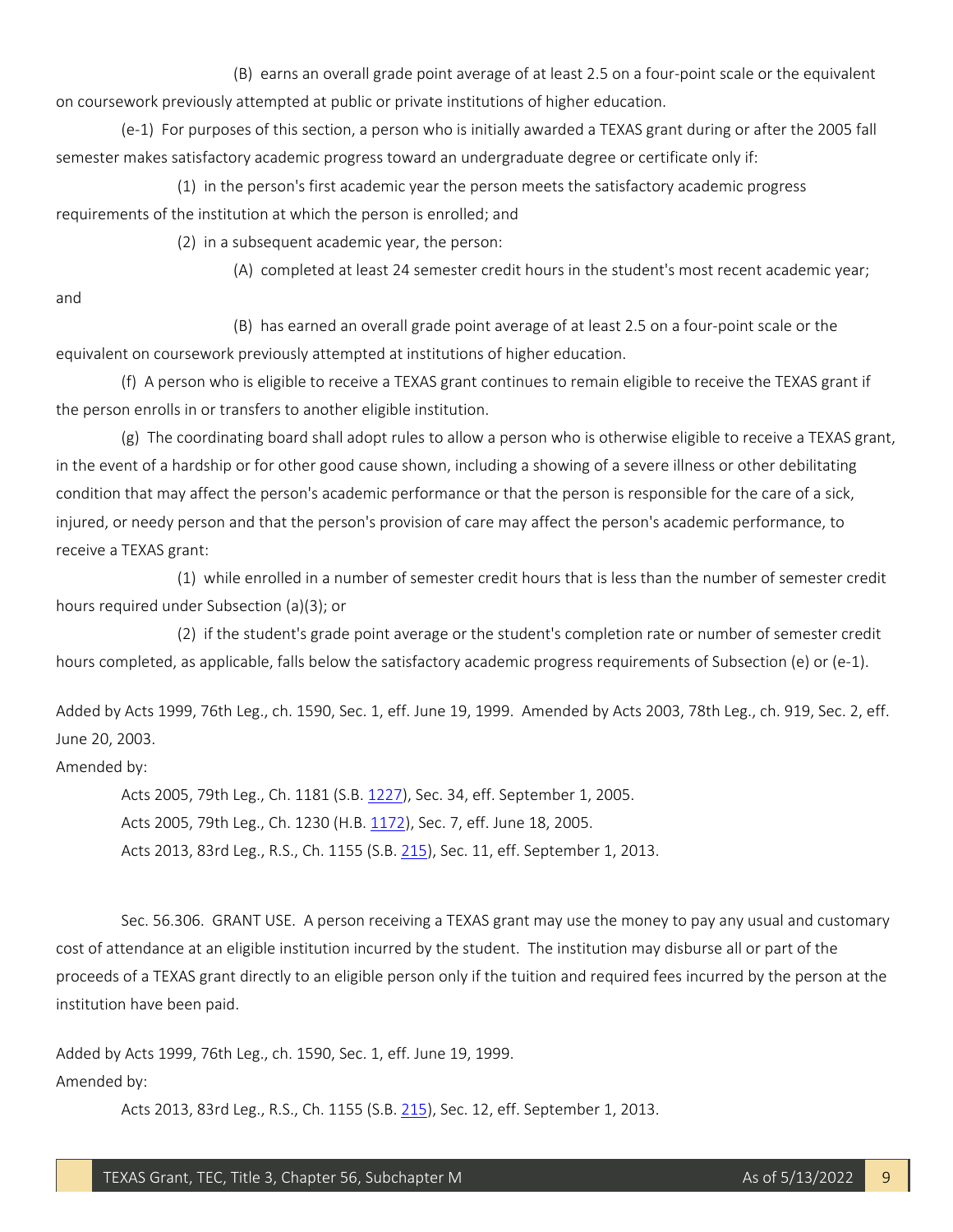Sec. 56.307. GRANT AMOUNT. (a) The amount of a TEXAS grant for a semester or term for a person enrolled full-time at an eligible institution is an amount determined by the coordinating board as the average statewide amount of tuition and required fees that a resident student enrolled full-time in a baccalaureate degree program would be charged for that semester or term at general academic teaching institutions.

(b) Repealed by Acts 2005, 79th Leg., Ch. 1181, Sec. 55, eff. September 1, 2005.

(c) Repealed by Acts 2013, 83rd Leg., R.S., Ch. 1155, Sec. 62(5), eff. September 1, 2013.

(d) Repealed by Acts 2013, 83rd Leg., R.S., Ch. 1155, Sec. 62(5), eff. September 1, 2013.

 term of the next academic year for purposes of this section by using the amounts of tuition and required fees that will be charged by the eligible institutions for that semester or term in that academic year. The board may estimate the amount of the charges for a semester or term in the next academic year by an institution if the relevant information is not yet (d-1) The coordinating board shall determine the average statewide tuition and fee amounts for a semester or available to the board.

 (e) The coordinating board may adopt rules that allow the coordinating board to increase or decrease, in proportion to the number of semester credit hours in which a student is enrolled, the amount of a TEXAS grant award under this section to a student who is enrolled in a number of semester credit hours in excess of or below the number of semester credit hours described in Sectio[n 56.304\(](http://www.statutes.legis.state.tx.us/GetStatute.aspx?Code=ED&Value=56.304)a)(5) o[r 56.305\(](http://www.statutes.legis.state.tx.us/GetStatute.aspx?Code=ED&Value=56.305)a)(3).

 (f) The amount of a TEXAS grant may not be reduced by any gift aid for which the person receiving the grant is eligible, unless the total amount of a person's grant plus any gift aid received exceeds the student's financial need.

 (g) Not later than January 31 of each year, the coordinating board shall publish the amounts of each grant established by the board for each type of institution for the academic year beginning the next fall semester.

(h) Repealed by Acts 2005, 79th Leg., Ch. 1230, Sec. 17, eff. June 18, 2005.

(i) A public institution of higher education may not:

(1) unless the institution complies with Subsection (j), charge a person attending the institution who also receives a TEXAS grant an amount of tuition and required fees in excess of the amount of the TEXAS grant received by the person; or

 (2) deny admission to or enrollment in the institution based on a person's eligibility to receive a TEXAS grant or a person's receipt of a TEXAS grant.

 (i-1) A public institution of higher education may elect to award a TEXAS grant to any student in an amount that is less than the applicable amount established under Subsection (a) or (e).

 (j) A public institution of higher education shall use other available sources of financial aid, other than a loan, to cover any difference in the amount of a TEXAS grant awarded to the student and the actual amount of tuition and required fees at the institution if the difference results from:

(1) a reduction in the amount of a TEXAS grant under Subsection (i-1); or

 (2) a deficiency in the amount of the grant as established under Subsection (a) or (e), as applicable, to cover the full amount of tuition and required fees charged to the student by the institution.

(k) The legislature in an appropriations act shall account for tuition and required fees received under this section in a way that does not increase the general revenue appropriations to that institution.